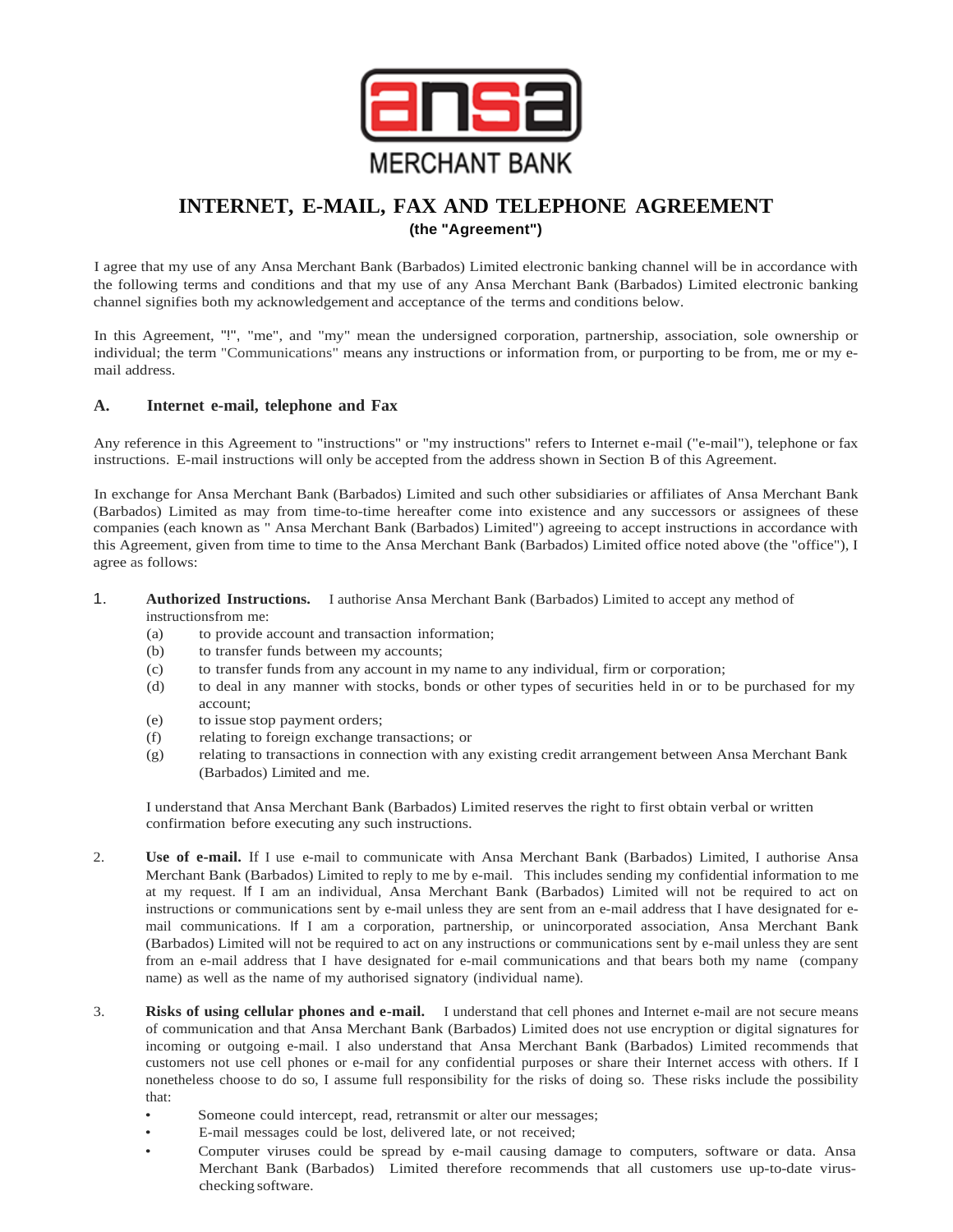

- 4. **Acting on instructions.** Ansa Merchant Bank (Barbados) Limited may act on instructions and information from, or purporting to be from, me as if I had given Ansa Merchant Bank (Barbados) Limited such instructions or information in writing, until Ansa Merchant Bank (Barbados) Limited has received written notice to the contrary.
- 5. **Confirmation of telephone and e-mail instructions.** I acknowledge that Ansa Merchant Bank (Barbados) Limited may request that I provide confirmation of telephone and e-mail instructions to Ansa Merchant Bank (Barbados) Limited on the day that they are given my mailing to the Ansa Merchant Bank (Barbados) Limited office a written confirmation signed by me. Ansa Merchant Bank (Barbados) Limited may, but need not, notify me of any discrepancy between the instructions as understood by it and the written confirmation from me, provided that the failure to so notify me shall not amount to gross negligence or wilful misconduct.
- 6. **Validity of Communications.** All my communications that Ansa Merchant Bank (Barbados) Limited accepts and acts upon will be considered to be valid and authentic. This will be the case even if, among other things, they did not come from me, were not properly understood by Ansa Merchant Bank (Barbados) Limited (except for Ansa Merchant Bank (Barbados) Limited's gross negligence or wilful misconduct) or were different from any of my previous or later Communications. Communications will only be valid at the Ansa Merchant Bank (Barbados) Limited office at which they are received.
- 7. **Doubts as to my Communications.** Ansa Merchant Bank (Barbados) Limited does not have to act upon any of my Communications if it is unsure whether they are accurate or are really from me or if Ansa Merchant Bank (Barbados) Limited does not understand them.
- 8. **Ansa Merchant Bank (Barbados) Limited's liability.** Ansa Merchant Bank (Barbados) Limited will not be responsible for any costs, damages, demands or expenses that I may occur due to Ansa Merchant Bank (Barbados) Limited's acting or failing to act upon my Communications (except for Ansa Merchant Bank (Barbados) Limited's gross negligence or wilful misconduct). In the event of Ansa Merchant Bank (Barbados) Limited's gross negligence or wilful misconduct, Ansa Merchant Bank (Barbados) Limited's liability will be limited to the amount involved in my Communication. Ansa Merchant Bank (Barbados) Limited will not in any event be liable for any special, incidental, consequential or indirect damages, or for loss of profit.
- 9. **Indemnity clause.** I will indemnify and save Ansa Merchant Bank (Barbados) Limited harmless from any claims, damages, demands and expenses that Ansa Merchant Bank (Barbados) Limited incurs (other than due to its own gross negligence or wilful misconduct), including among other things all legal fees and expenses, arising from Ansa Merchant Bank (Barbados) Limited acting, or declining to act, on any of my Communications given under this Agreement. This indemnity is in addition to any other indemnity or assurance against loss provided by me to Ansa Merchant Bank (Barbados) Limited.
- 10. **Corporations, Partnerships and Associations.** If I am a corporation, partnership or association, Ansa Merchant Bank (Barbados) Limited may only accept my Communications when they are from, or purport to be from, my signing officer(s) who is/are authorised to sign in accordance with my General Banking Resolution-Re: Banking and Security, signing authorities and the terms of this Agreement. If I am a corporation, I confirm that I have obtained the approval of my board of directors or shareholders, as applicable, to enter into this Agreement and I will provide Ansa Merchant Bank (Barbados) Limited an appropriately signed resolution to this effect from my board of directors.
- 11. **Storing information.** Ansa Merchant Bank (Barbados) Limited may record and store all information relating to my account in such form and by such means as Consolidated Finance Co. Limited sees fit. I acknowledge that Ansa Merchant Bank (Barbados) Limited is not required to retain or return original items (other than to retain and return to me the items normally returned in accordance with Ansa Merchant Bank (Barbados) Limited's general practice) or to provide me with copies of any account statements, items or other documents. I understand that Ansa Merchant Bank (Barbados) Limited may, in its discretion and subject to availability, provide me with copies of account statements, items or other documents at my request.

If I request copies of any items or other documents and the originals have been transferred to some other storage medium and destroyed, I will accept copies made from that storage medium. I acknowledge that Ansa Merchant Bank (Barbados) Limited is not required to produce copies of any items or other documents If neither the originals nor any copies exist at the time my request is processed. I will pay Ansa Merchant Bank (Barbados) Limited its applicable charges for any searches I request. I acknowledge that Ansa Merchant Bank (Barbados) Limited may, however, require me to pay part of such search fees in advance.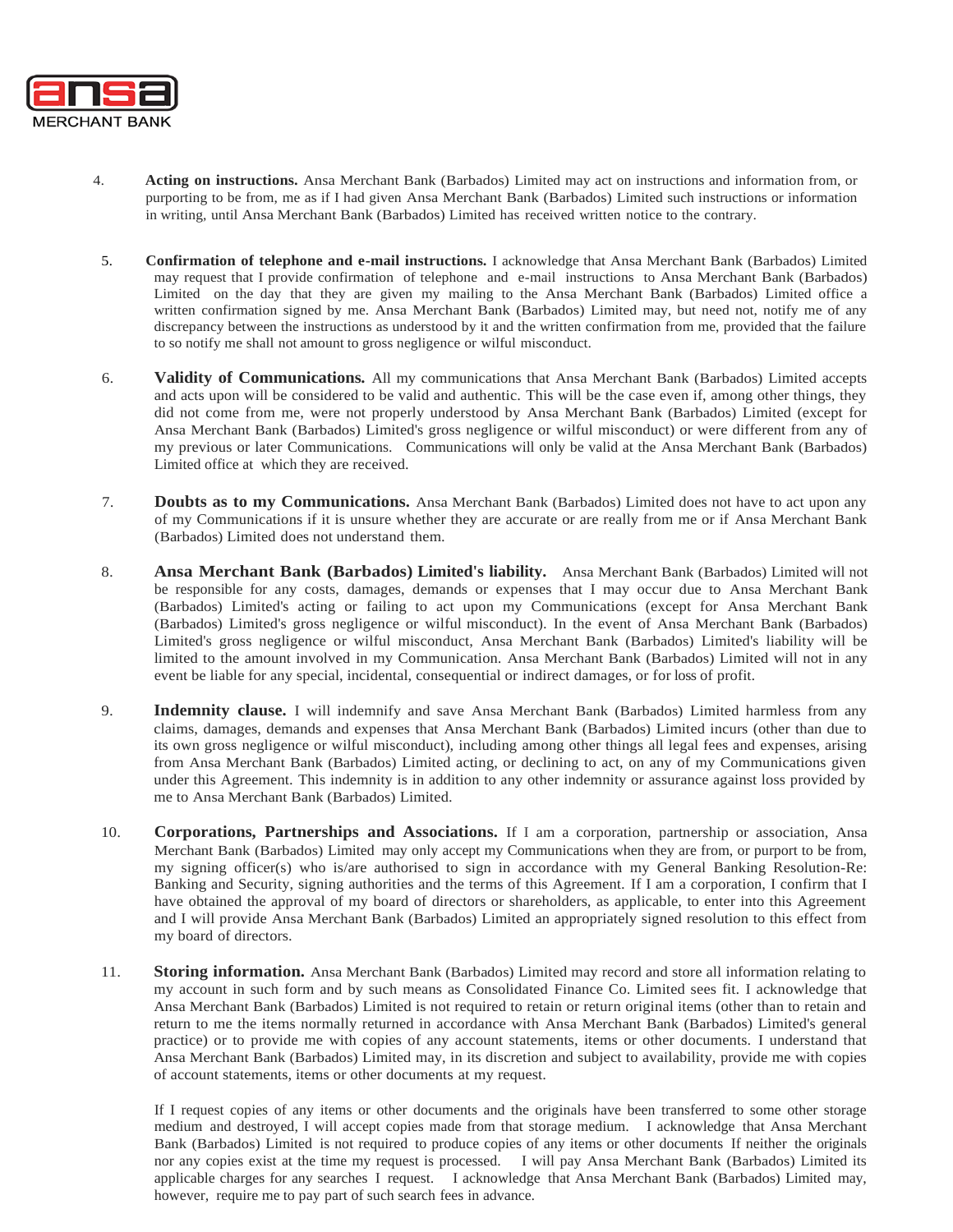

- 12. **Data processing.** Ansa Merchant Bank (Barbados) Limited may use the services of any of its subsidiaries and affiliates or any electronic data processing service bureau or organisation in connection with keeping my account. Consent is given for the sharing of information with such subsidiaries, affiliates, electronic data processing services or organisation for the purposes of processing information relating to my account, providing contingency backup of data or any other proper banking purpose. In such a case, Ansa Merchant Bank (Barbados). Limited will not be liable to me by reason of any act, delay or omission of such service bureau or organisation in the performance of the services required by it.
- 13. **Money Laundering.** Money laundering legislation requires that Ansa Merchant Bank (Barbados) Limited verify the source of funds before accepting deposits or processing transactions and must report suspicious transactions to the relevant authorities. Consent is hereby given to Ansa Merchant Bank (Barbados) Limited to disclose this information to money laundering prevention and control officers within Ansa Merchant Bank (Barbados) Limited, for the purpose of ensuring Ansa Merchant Bank (Barbados) Limited complies with money laundering legislation. I will indemnify Ansa Merchant Bank (Barbados) Limited for its out of pocket expenses, including reasonable legal fees and court costs for any investigation or potential investigation under applicable money laundering legislation regarding my account, including but not limited to seeking direction from a court of competent jurisdiction on Ansa Merchant Bank (Barbados) Limited's rights and obligations in such matters.
- 14. **Authorisation.** I understand that by executing this Agreement I authorise Ansa Merchant Bank (Barbados) Limited to accept and irrevocably honor any and all instructions set out in Section 1 of this Agreement. I further agree that any one of the signatories to this Agreement may authorise these instructions.

## 15. **General**

- a) *Business hours.* Ansa Merchant Bank (Barbados) Limited will act on any of my Communications during the usual business hours of the Ansa Merchant Bank (Barbados) Limited office at which they are received on the earliest banking day possible.
- b) *Monitoring facilities.* Ansa Merchant Bank (Barbados) Limited will use reasonable efforts to monitor its communications facilities to determine if it has received any instructions or information from its customers. Since Ansa Merchant Bank (Barbados). Limited's ability to act on my Communications depends upon the normal functioning of various communication facilities, Ansa Merchant Bank (Barbados) Limited is not liable for any delay or failure to receive my Communications.
- c) *Admissibility*. if it wishes, Ansa Merchant Bank (Barbados) Limited may enter any photocopy, computergenerated copy, reproduction, tape recording or transcript of tape recording that Ansa Merchant Bank (Barbados) Limited has of my Communications into evidence in any legal proceedings as if it were an original document. That copy will be sufficient and valid proof of the information contained in it.
- d) *Changes to list of authorised Signatories.* I may from time to time notify the Ansa Merchant Bank (Barbados) Limited office of changes to the list of authorised signatories. No change to that list is effective until the Ansa Merchant Bank (Barbados) Limited office has received written notice of the change.
- e) *Notice.* Either part may give notice to the other by personal delivery or by fax communication in accordance with this Agreement.
- f) *Valid agreement.* This Agreement is a valid and binding obligation by me, enforceable in accordance with its terms.
- g) *Severability.* If any clause of this Agreement is found by a court to be void or unenforceable, that clause will be severed without affecting any other provisions of this Agreement.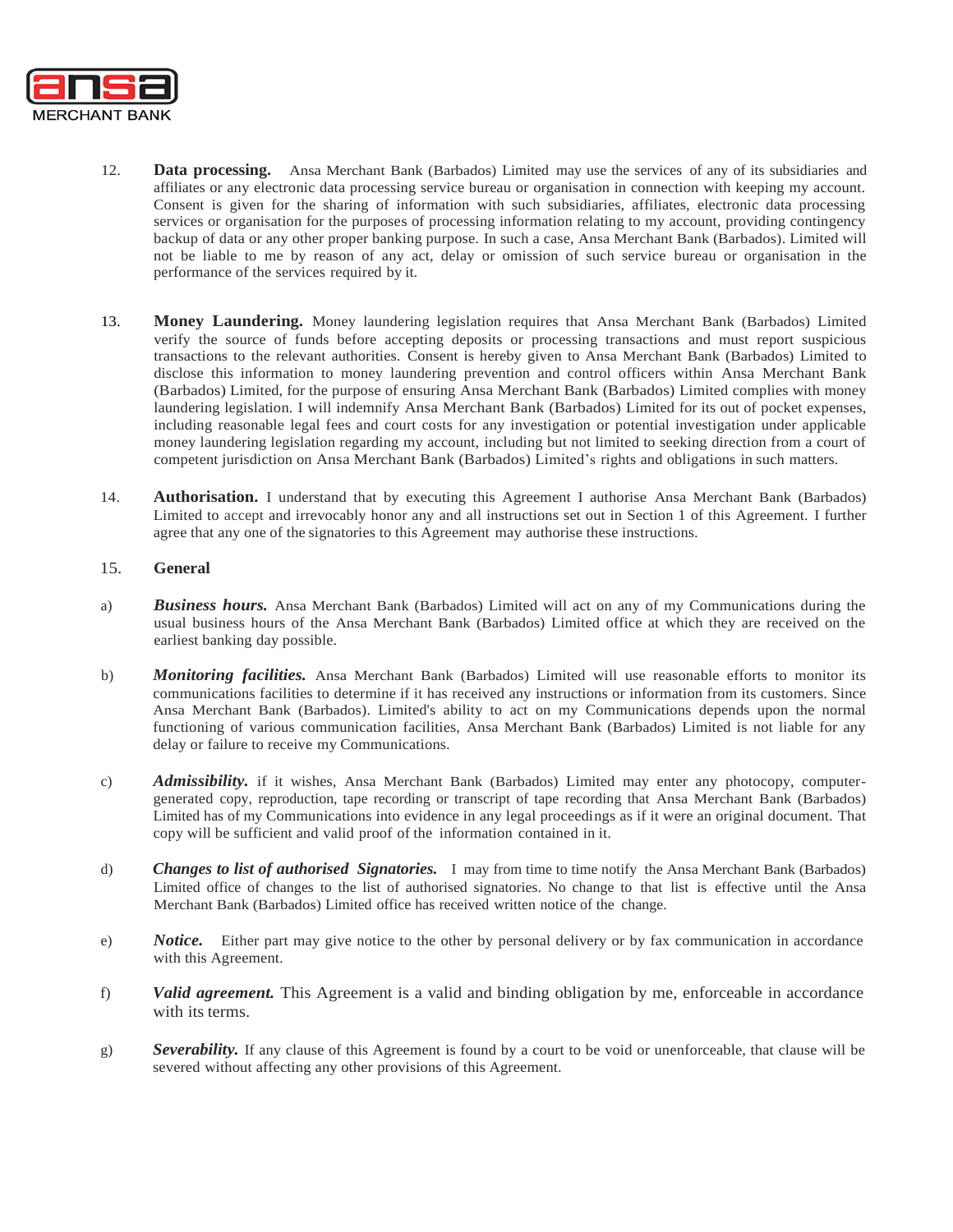

**h)** *This agreement additional.* This Agreement is in addition to, and not in substitution for, the terms of any other agreement between Ansa Merchant Bank (Barbados) Limited and me. If any conflict arises between these and any other agreement with me, the terms of this Agreement will prevail.

Dated the  $\qquad \qquad \text{day of} \qquad \qquad 20 \qquad$